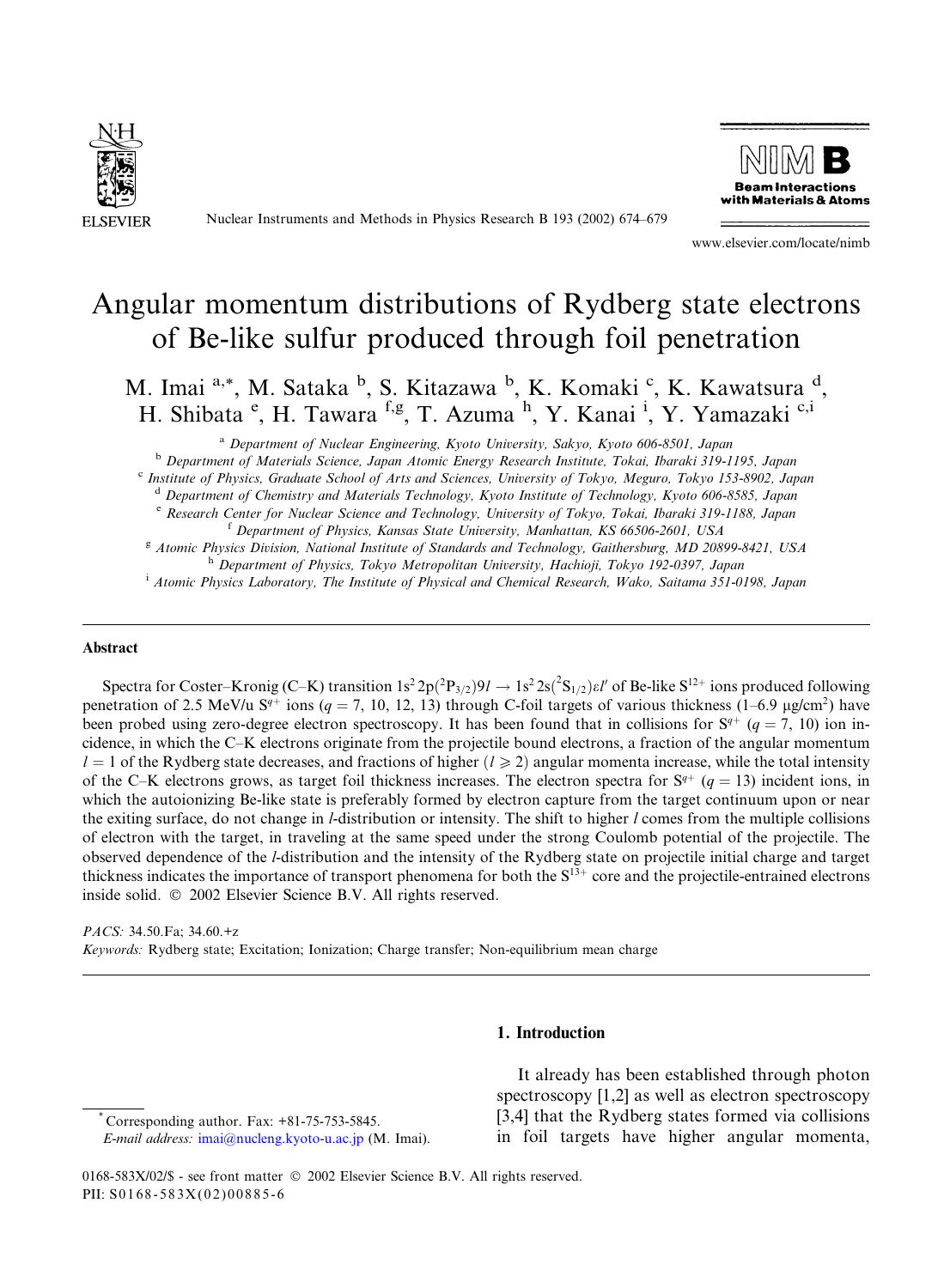compared with those formed in gas-phase collisions. In ion-solid collision, the Rydberg states are not expected to be formed through direct capture of ''target'' electron at the last layers of solid, nor survive target penetration because the orbital radius of Rydberg electron is far larger than the lattice spacings in solids. Instead, the Rydberg states are formed by re-capturing the electron, which was released from projectile bound state at an earlier stage of penetration and moved inside the solid at the projectile velocity, caused by a sudden switch of potential (from screened to normal Coulomb) at the exit surface [5]. The higher angular momenta in foil targets than in gas targets suggest that the electron gets higher angular momentum via multiple collisions with atoms through foil-transportation under the strong influence of the projectile, as the electron should keep its angular momentum in the re-capture process. Burgdörfer and Bottcher [6] have developed a classical transport theory of near-threshold excitation of electrons inside solid (called entrained electrons), and succeeded in reproducing the experimental result quantitatively. Continuous investigations [7–9] have been made to understand the detailed mechanisms.

So far zero-degree electron spectroscopy [10,11] has proved to be one of the most powerful tools to study the Rydberg state ions consisting of the excited core ion and Rydberg electron, through observing the Coster–Kronig (C–K) electrons ejected at zero degrees with high resolution [3,12].

We have been studying the electron emission mechanisms from various ions with different energy passing through gas and solid targets with zerodegree electron spectroscopy [13–17]. We measured the C–K electrons from Be-like configuration  $1s^2 2p({^2P_{3/2}}^\circ)nl$  or  $1s^2 2p({^2P_{1/2}}^\circ)nl \rightarrow 1s^2 2s({^2S_{1/2}})\varepsilon l'$ created by passage of 64 MeV (2.0 MeV/u)  $S^{12+}$ ions through He or C-foil targets, and have observed significant differences of the l-distribution for the gas and solid phase targets [4,18], and dependence of the product l-distribution on foil thickness and projectile charge state [19]. According to the picture of the Rydberg state formation after foil penetration, it is important whether the initial ion brings more or less than four electrons to form the Be-like Rydberg state as well as the charge state distribution (or the mean charge state) of the projectile after ''or through'' penetration. In the present work, we describe our systematic measurements of C–K electron spectra from 2.5 MeV/u  $S^{7+}$ ,  $S^{10+}$ ,  $S^{12+}$  and  $S^{13+}$  ions incident on carbon-foil targets with various thicknesses of  $1-6.9$   $\mu$ g/cm<sup>2</sup>. These targets meet our destination as they are far thicker than the escape-depth of the captured electron, which is assumed to be  $\sim$ 10 Å, corresponding to a foil thickness of  $\sim 0.2 \text{ }\mu\text{g/cm}^2$ .

### 2. Experiments

The present experiments were performed at the tandem accelerator facility at the Japan Atomic Energy Research Institute (JAERI), Tokai. As a detailed description of the experimental apparatus has been presented previously [4,13–19], only some major parameters are given here. A beam of 80 MeV (2.5 MeV/u)  $S^{7+}$  ions was obtained from the tandem accelerator. The primary  $S^{7+}$  or poststripped  $S^{q+}$  (q = 10–13) ions were guided onto the target foils which were kept in a collision chamber at a base pressure of  $10^{-8}$  Torr and were finally collected with a Faraday cup. Electrons emitted from the projectile ions after passage through selfsupported C-foil targets of  $1.1-6.9$   $\mu$ g/cm<sup>2</sup> were energy analyzed with a tandem electrostatic analyzer located at zero degrees with respect to the ion beam direction. The electron-pass energy for the second analyzer was set at 50 eV to improve the resolution and also to keep its transmission constant. Electron spectra in the laboratory frame were obtained by scanning the retarding potential between the first and the second analyzers in 1 or 0.5 V steps for a fixed integrated ion beam current at the Faraday cup. The observed electron spectra were dominated by the so-called cusp peak at around 1.39 keV and a series of C–K electron peaks were superposed on both wings of the cusp (see Fig. 1(a)). Two spectra for the backward and forward ejected electrons, corresponding to the low and high energy wings of the cusp, respectively, were obtained by converting data points into the projectile rest frame from the laboratory frame. This conversion resulted in the energy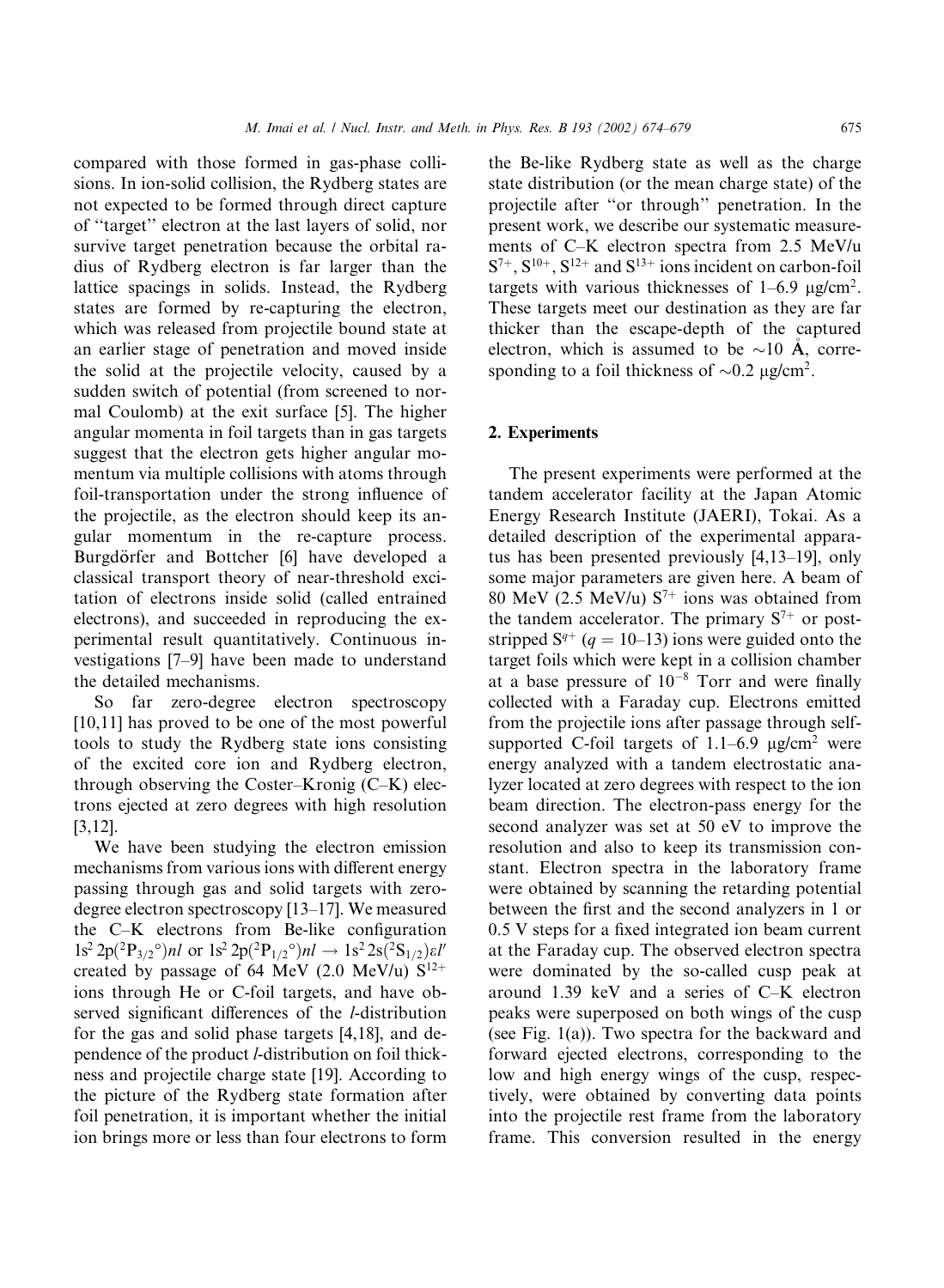

Fig. 1. (a) Electron energy spectrum in the laboratory frame for 80 MeV  $S<sup>7+</sup>$  ions passing through 6.9 µg/cm<sup>2</sup> carbon-foil measured at zero degrees. (b) Electron energy spectra transformed into the projectile rest frame. The thin dotted curves correspond to the energy spectra from the forward (denoted as Fw) and backward (denoted as Bw) scattering, and the solid curves are background-subtracted spectra. The repetitive peaks are assigned to C–K transitions, whose configurations and energies are indicated in the figure, using formula (1) in text.

resolution of 0.01–0.05 eV at the electron energy region of our interest ( $\sim$ 2 eV). The spectrum from the high energy wing, which is denoted as ''Fw spectrum (r)" in Fig. 1(b), has a constant background which comes from a part of the cusp electrons, meanwhile the low energy wing spectrum, which is denoted as ''Bw spectrum (r)'', has additional backgrounds coming from soft collisions (see the dotted curves in Fig. 1(b)). After subtracting these backgrounds, the spectra have practically the same energy and intensity distributions (see the solid curves in Fig. 1(b)), confirming the constant transmission of our electron analyzer system in the measured region.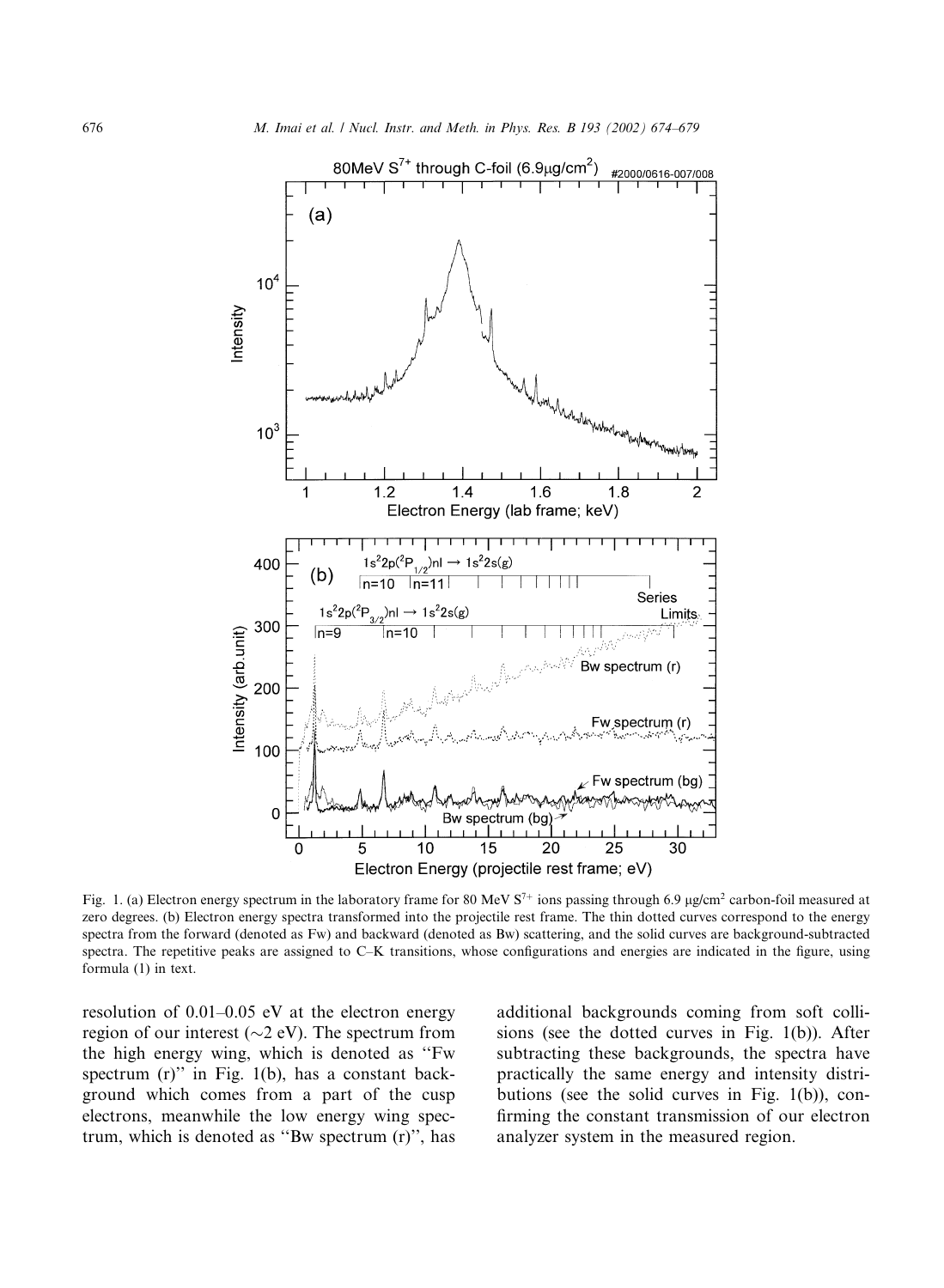### 3. Results and discussion

The repetitive peaks in Fig. 1(b) are assigned to the C–K transitions  $1s^2 2p(^2P_{3/2}^{\circ})nl$   $(n \ge 9) \rightarrow$  $1s^2 2se l'$  or  $1s^2 2p({^2P_{1/2}}^{\circ})nl$   $(n \ge 10) \rightarrow 1s^2 2se l'$  of Be-like  $S^{12+}$  ions, using the formula

$$
E_{\text{C-K}} = \Delta E - Q^2 R y / 2n^2, \qquad (1)
$$

where  $E_{\text{C–K}}$  is the C–K electron energy,  $\Delta E$  is the energy difference between the initial and the final states of the core ion configurations, taken from the compiled transition energy tables  $[20,21]$ ,  $Q$  is the effective charge of the  $S^{13+} 1s^2 2p(^2P)$  core ion (assumed to be +13 for this case), and  $Rv/2$  is the Rydberg energy (13.6 eV). Hereafter, we focus on the details of the most intense peak of the  $1s^2 2p(^2P_{3/2}^{\circ})9l \rightarrow 1s^2 2sel'$  transition. Electron energy spectra from the C–K transition formed by 80 MeV  $S^{7+}$ ,  $S^{10+}$ ,  $S^{12+}$  and  $S^{13+}$  ions incident through C-foil targets of various thicknesses are shown in Fig. 2. In the figure, the observed electron spectra are normalized to the fixed number of the impinging ions using factors (mean charge for each collision system)/(equilibrium mean charge  $=$ 13:3 [22–24]), where the mean charges of S ions after foil passage were estimated from the variations of the Faraday cup current when switching the target foils in/out (Table 1). The vertical bars on top in the figure show the C–K electron energies calculated using the Z-expansion method (MZ code) [25] with state descriptions for  $1s^2 2p9l$ Rydberg configuration on the right hand. These calculated values are shifted by  $-0.2$  eV, as discussed in Ref. [25] to compensate the difference with experimental results for  $n \leq 19$ . Energies for  $l \geq 4$  states are not available from the MZ code in Ref. [25]. The length of the vertical bar indicates the autoionization rate associated with the transition, calculated with the multi-configuration Hartree–Fock method (Cowan code) [25]. We have carefully checked that no Rydberg state of  $S^{q+}$  $(7 \leq q \leq 13)$  ions, other than the  $1s^2 2p(^2P_{3/2}^{\circ})9l$ states of  $S^{12+}$ , can give rise to peaks in the present energy range, based upon the formula (1).

Fig. 2 demonstrates that the intensity of the prominent peak at around 1.25 eV increases dramatically for incident  $S^{7+}$  and  $S^{10+}$  ions as the target thickness increases. For  $S^{12+}$  collision, a

small increase is found which saturates at target thickness of 2.0  $\mu$ g/cm<sup>2</sup>, and the intensity and shape of the peak do not depend on target thickness for  $S^{13+}$ . These behaviors can be understood generally by the number of  $S^{13+}$  core ions and of entrained electrons, released from the projectile, inside the target. Considering the mean charges for each foil, and thus the number of electrons expected to be released, in Table 1, the nearly proportional increase of the peak intensity with foil thickness for the  $S^{7+}$  and  $S^{10+}$  ions incidence is characterized mainly by the increase in the  $S^{13+}$ core production. The small increase for the  $S^{12+}$ ions is characterized by both  $S^{13+}$  core ions and entrained electrons. The dependence of total electron intensity on the projectile initial charge state at fixed target thickness can be understood in the same manner. The increase of the peak intensity due to the increase of initial charge from  $7+$  to  $10<sub>+</sub>$  is characterized by the increasing number of the core ions, and the decrease for  $12+$  and  $13+$ initial charge states for  $2.0-6.9$   $\mu$ g/cm<sup>2</sup> targets is described by a decrease in electrons released from projectile. We point out that not only the number of entrained electrons but charge evolution of the projectile inside solid should be included for the practical understanding of the peak intensity dependence on foil thickness and projectile initial charge.

Next, the shape of the peak and its change for each collision system is treated qualitatively. With a help of energy calculations using the MZ code, we consider the peak at around 1.25 eV to originate from  $1s^2 2p9l$  configurations, whose l is larger than or equal to 2. The shoulder at around 1.15 eV, which can be seen in most of the spectra, is likely to come from configurations with lower angular momentum  $(l = 1)$ , considering the large autoionization rate of  $1s^2 2p9p \,^1S_0$  configuration. In the  $S^{7+}$  incidence, the shoulder appears for the 2.0 and 6.9  $\mu$ g/cm<sup>2</sup> targets, and for the latter, the shoulder becomes relatively weak compared with the prominent peak at around 1.25 eV in spite of the increase of the shoulder intensity. The same tendency is found for  $S^{10+}$ , and a weak shoulder is seen only for the 1.5 and 2.0  $\mu$ g/cm<sup>2</sup> targets in S<sup>12+</sup> incidence. For  $S^{13+}$ , there is no dependence of either peak shape or intensity on target thickness. As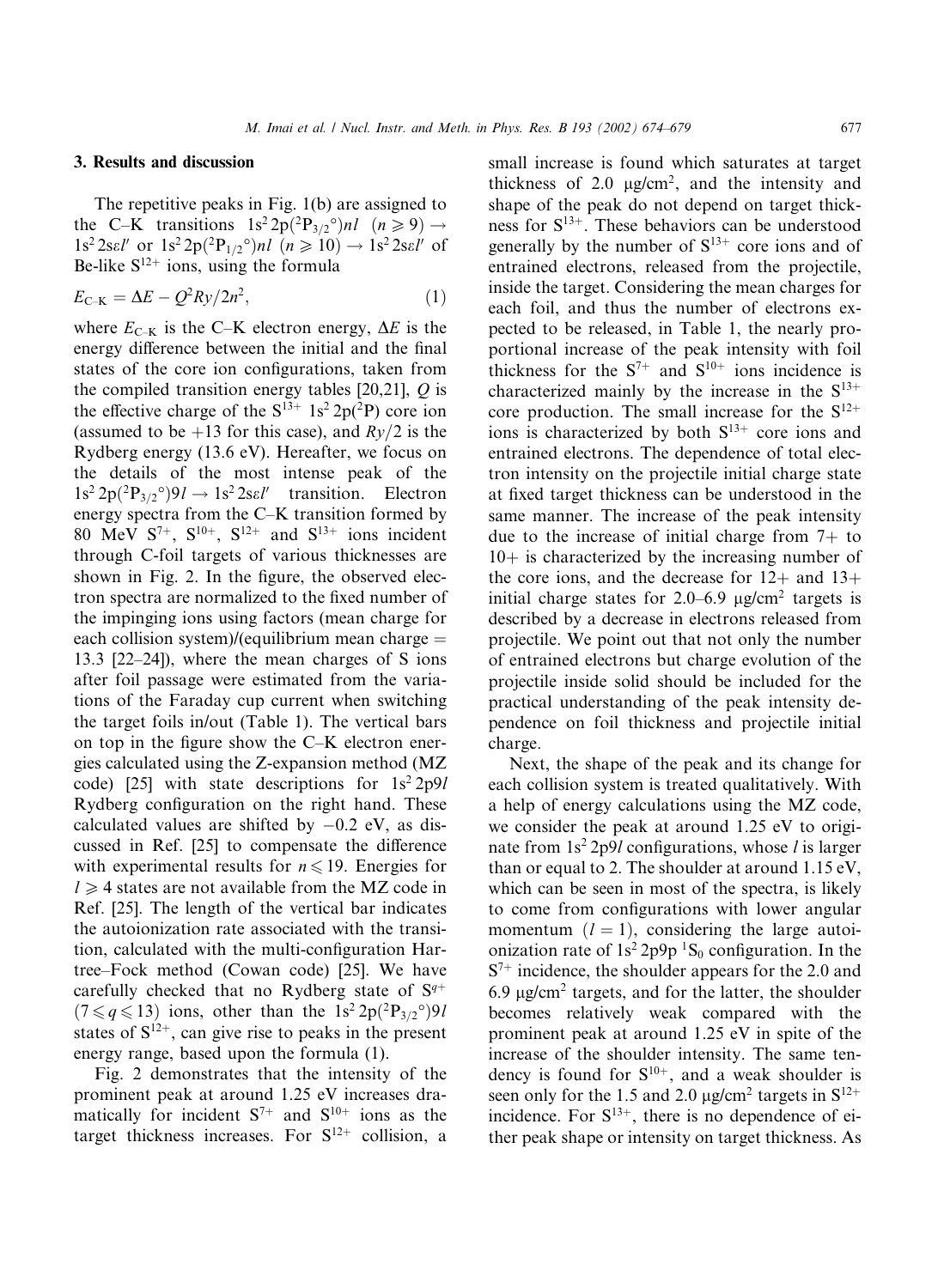

Fig. 2. Electron energy spectra from C–K transitions  $1s^2 2p(^2P_{3/2}^{\circ})9l \rightarrow 1s^2 2sel'$  formed through 80 MeV  $S^{7+}$ ,  $S^{10+}$ ,  $S^{12+}$  and  $S^{13+}$  ions colliding with C-foil targets with various thickness. Each spectrum is normalized to the integrated number of the impinging particles (see text).

described previously, the autoionizing Rydberg electron is considered to have its origin in projectile bound electrons, which was released and traveled inside the foil undergoing multiple collisions, for  $S^{7+}$ ,  $S^{10+}$  and  $S^{12+}$  ions incidence. The appearance of the shoulder can be attributed to the  $l(=1)$ -population of the entrained electrons, and the decrease of the shoulder ratio is due to the shift to higher l values, reflecting multiple collisions of the entrained electrons with the target under the strong influence of the projectile, as has been shown experimentally [3] and theoretically [6] for  $1s^2 2p5l \rightarrow 1s^2 2sel'$  transition of 1.5 MeV  $C^{2+}$ ions. The importance of transport phenomena is demonstrated again by the longer survival of  $l = 1$ population for  $S^{7+}$  and  $S^{10+}$  ions incidence, where more projectile bound electrons are expected to be released during foil penetration, than for  $S^{12+}$ . For  $S^{13+}$ , however, the release of the projectile bound electron and formation of entrained electrons have